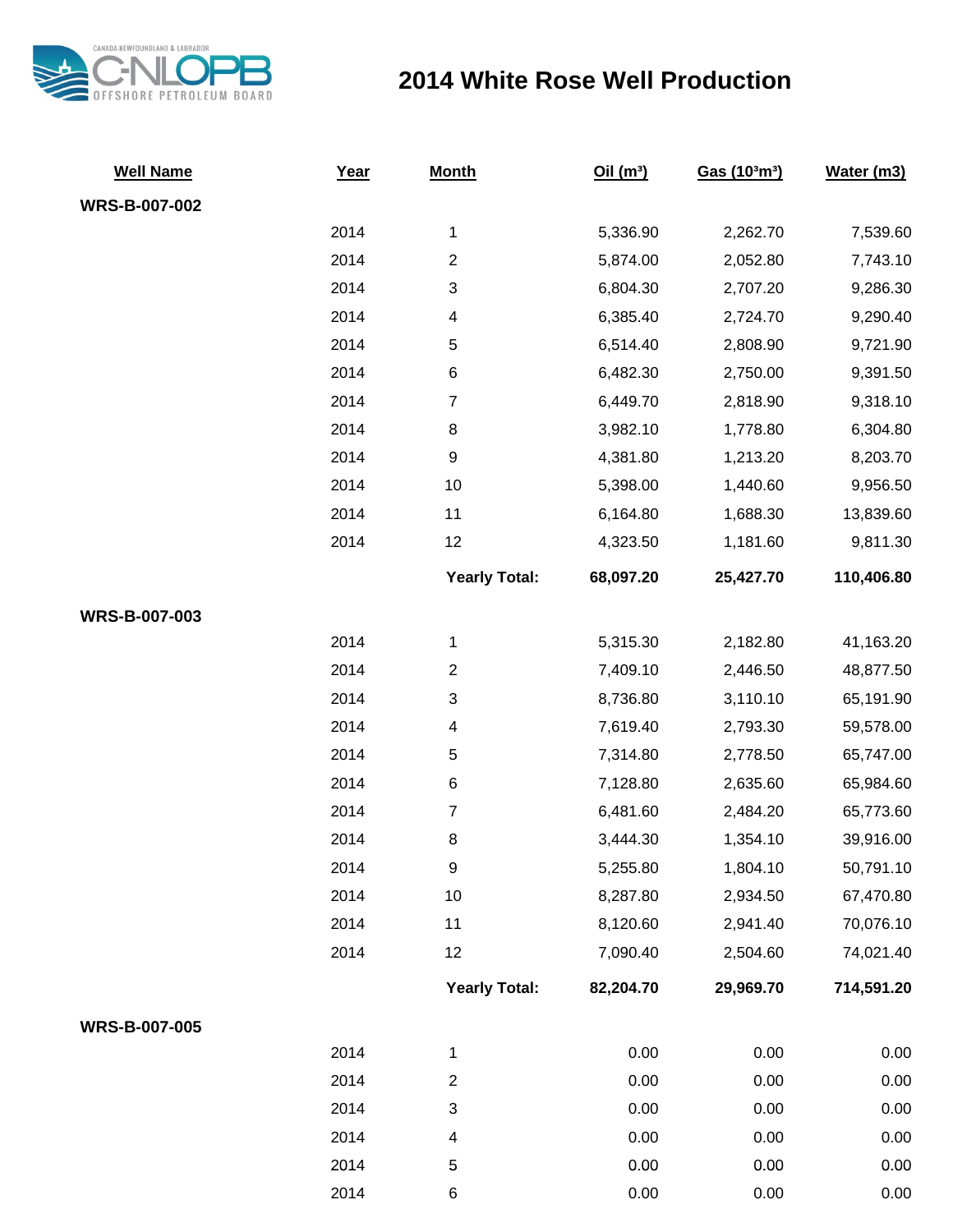|                 | 2014 | $\boldsymbol{7}$     | 0.00       | 0.00       | 0.00                       |
|-----------------|------|----------------------|------------|------------|----------------------------|
|                 | 2014 | 8                    | 0.00       | 0.00       | 0.00                       |
|                 | 2014 | 9                    | 111.10     | 18.90      | 3,473.20                   |
|                 | 2014 | $10$                 | 26.60      | 4.80       | 817.90                     |
|                 | 2014 | 11                   | 0.00       | 0.00       | 0.00                       |
|                 | 2014 | 12                   | 0.00       | 0.00       | 0.00                       |
|                 |      | <b>Yearly Total:</b> | 137.70     | 23.70      | 4,291.10                   |
| WRS-B-007-010-Z |      |                      |            |            |                            |
|                 | 2014 | 1                    | 8,406.40   | 1,554.10   | 7,893.60                   |
|                 | 2014 | $\overline{2}$       | 7,768.10   | 1,349.80   | 6,850.40                   |
|                 | 2014 | $\sqrt{3}$           | 9,012.70   | 1,567.90   | 7,330.20                   |
|                 | 2014 | 4                    | 8,561.40   | 1,633.70   | 7,382.30                   |
|                 | 2014 | 5                    | 8,558.90   | 1,633.40   | 7,572.70                   |
|                 | 2014 | $\,6$                | 8,959.30   | 1,737.00   | 7,596.30                   |
|                 | 2014 | $\overline{7}$       | 9,568.40   | 1,918.30   | 8,173.20                   |
|                 | 2014 | $\,8\,$              | 6,191.20   | 1,254.00   | 5,751.20                   |
|                 | 2014 | 9                    | 7,027.70   | 1,532.70   | 6,473.90                   |
|                 | 2014 | $10$                 | 8,793.90   | 1,989.00   | 7,654.20                   |
|                 | 2014 | 11                   | 8,491.50   | 1,980.00   | 8,307.20                   |
|                 | 2014 | 12                   | 8,587.90   | 1,897.90   | 8,019.60                   |
|                 |      | <b>Yearly Total:</b> | 99,927.40  | 20,047.80  | 89,004.80                  |
| WRS-B-007-011   |      |                      |            |            |                            |
|                 | 2014 | 1                    | 33,718.10  | 9,643.90   | 0.00                       |
|                 |      |                      |            |            |                            |
|                 | 2014 | 2                    | 31,631.30  | 9,747.50   | 0.00                       |
|                 | 2014 | $\sqrt{3}$           | 39,955.20  | 8,968.70   | 0.00                       |
|                 | 2014 | 4                    | 38,739.40  | 9,693.50   | 0.00                       |
|                 | 2014 | 5                    | 44,952.10  | 12,361.80  | 0.00                       |
|                 | 2014 | 6                    | 45,879.60  | 12,566.20  | 0.00                       |
|                 | 2014 | $\overline{7}$       | 58,649.50  | 14,744.30  | 0.00                       |
|                 | 2014 | 8                    | 45,306.70  | 11,289.60  | 0.00                       |
|                 | 2014 | 9                    | 51,517.80  | 12,158.90  |                            |
|                 | 2014 | $10$                 | 55,550.30  | 16,423.30  | 645.20                     |
|                 | 2014 | 11                   | 55,060.60  | 15,864.30  |                            |
|                 | 2014 | 12                   | 55,456.70  | 15,877.40  | 0.00<br>788.70<br>1,280.80 |
|                 |      | <b>Yearly Total:</b> | 556,417.30 | 149,339.40 | 2,714.70                   |
| WRS-E-018-002   |      |                      |            |            |                            |
|                 | 2014 | 1                    | 6,497.90   | 1,644.20   | 17,605.00                  |
|                 | 2014 | $\overline{c}$       | 6,610.20   | 1,184.00   | 13,170.10                  |
|                 | 2014 | 3                    | 8,552.70   | 1,474.90   | 19,855.20                  |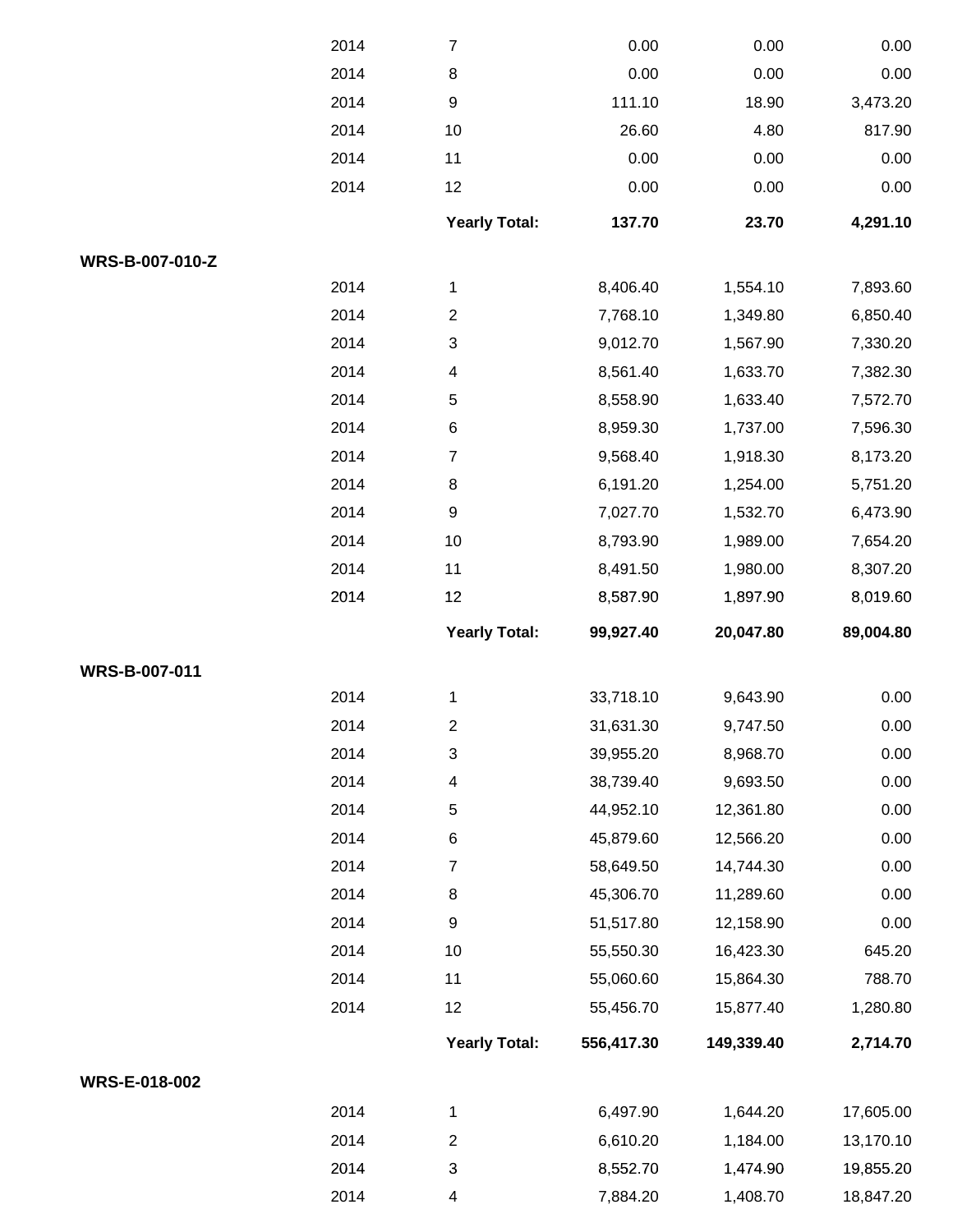|                      | 2014 | 5                         | 7,089.50   | 1,287.40  | 26,700.40  |
|----------------------|------|---------------------------|------------|-----------|------------|
|                      | 2014 | $\,6$                     | 6,682.10   | 1,170.20  | 27,038.30  |
|                      | 2014 | $\overline{7}$            | 6,852.40   | 1,237.30  | 27,601.40  |
|                      | 2014 | 8                         | 4,559.50   | 834.20    | 19,156.00  |
|                      | 2014 | $\boldsymbol{9}$          | 6,106.40   | 1,005.50  | 25,180.30  |
|                      | 2014 | 10                        | 6,644.90   | 818.70    | 26,891.10  |
|                      | 2014 | 11                        | 6,498.90   | 825.60    | 26,676.10  |
|                      | 2014 | 12                        | 8,032.80   | 1,009.30  | 21,122.20  |
|                      |      | <b>Yearly Total:</b>      | 82,011.50  | 13,900.00 | 269,843.30 |
| WRS-E-018-004        |      |                           |            |           |            |
|                      | 2014 | $\mathbf{1}$              | 888.60     | 483.70    | 1,229.70   |
|                      | 2014 | $\overline{2}$            | 7,870.80   | 1,403.90  | 14,197.60  |
|                      | 2014 | $\ensuremath{\mathsf{3}}$ | 18,928.00  | 8,265.40  | 28,069.70  |
|                      | 2014 | 4                         | 16,947.90  | 9,374.00  | 25,880.80  |
|                      | 2014 | 5                         | 14,886.70  | 9,269.20  | 26,497.60  |
|                      | 2014 | 6                         | 16,276.80  | 10,323.90 | 27,468.60  |
|                      | 2014 | $\overline{7}$            | 16,062.40  | 9,879.50  | 26,980.30  |
|                      | 2014 | 8                         | 9,553.30   | 5,050.80  | 19,111.80  |
|                      | 2014 | $\boldsymbol{9}$          | 13,895.50  | 6,110.90  | 27,288.20  |
|                      | 2014 | 10                        | 16,048.60  | 10,609.70 | 27,083.60  |
|                      | 2014 | 11                        | 15,356.50  | 10,531.50 | 27,459.90  |
|                      | 2014 | 12                        | 14,657.20  | 9,762.90  | 28,941.70  |
|                      |      | <b>Yearly Total:</b>      | 161,372.30 | 91,065.40 | 280,209.50 |
| WRS-E-018-006-Z      |      |                           |            |           |            |
|                      | 2014 | $\mathbf{1}$              | 22,642.60  | 3,917.90  | 10,194.00  |
|                      | 2014 | $\overline{2}$            | 18,726.20  | 3,057.10  | 8,254.90   |
|                      | 2014 | $\ensuremath{\mathsf{3}}$ | 31,110.30  | 4,804.40  | 13,867.10  |
|                      | 2014 | 4                         | 19,807.80  | 3,122.10  | 9,100.80   |
|                      | 2014 | 5                         | 21,215.50  | 3,370.60  | 9,996.60   |
|                      | 2014 | 6                         | 25,225.90  | 4,140.50  | 11,269.40  |
|                      | 2014 | $\overline{7}$            | 28,944.70  | 4,762.00  | 12,869.70  |
|                      | 2014 | 8                         | 20,103.20  | 3,040.00  | 9,323.10   |
|                      | 2014 | $\boldsymbol{9}$          | 27,485.80  | 3,747.60  | 12,511.00  |
|                      | 2014 | 10                        | 28,129.20  | 4,150.20  | 13,755.60  |
|                      | 2014 | 11                        | 28,003.10  | 4,321.00  | 13,889.70  |
|                      | 2014 | 12                        | 28,676.00  | 5,822.40  | 14,578.30  |
|                      |      | <b>Yearly Total:</b>      | 300,070.30 | 48,255.80 | 139,610.20 |
| <b>WRS-E-018-008</b> |      |                           |            |           |            |
|                      | 2014 | $\mathbf 1$               | 6,358.70   | 923.00    | 25,486.60  |
|                      | 2014 | $\mathbf{2}$              | 7,064.80   | 824.90    | 26,076.50  |